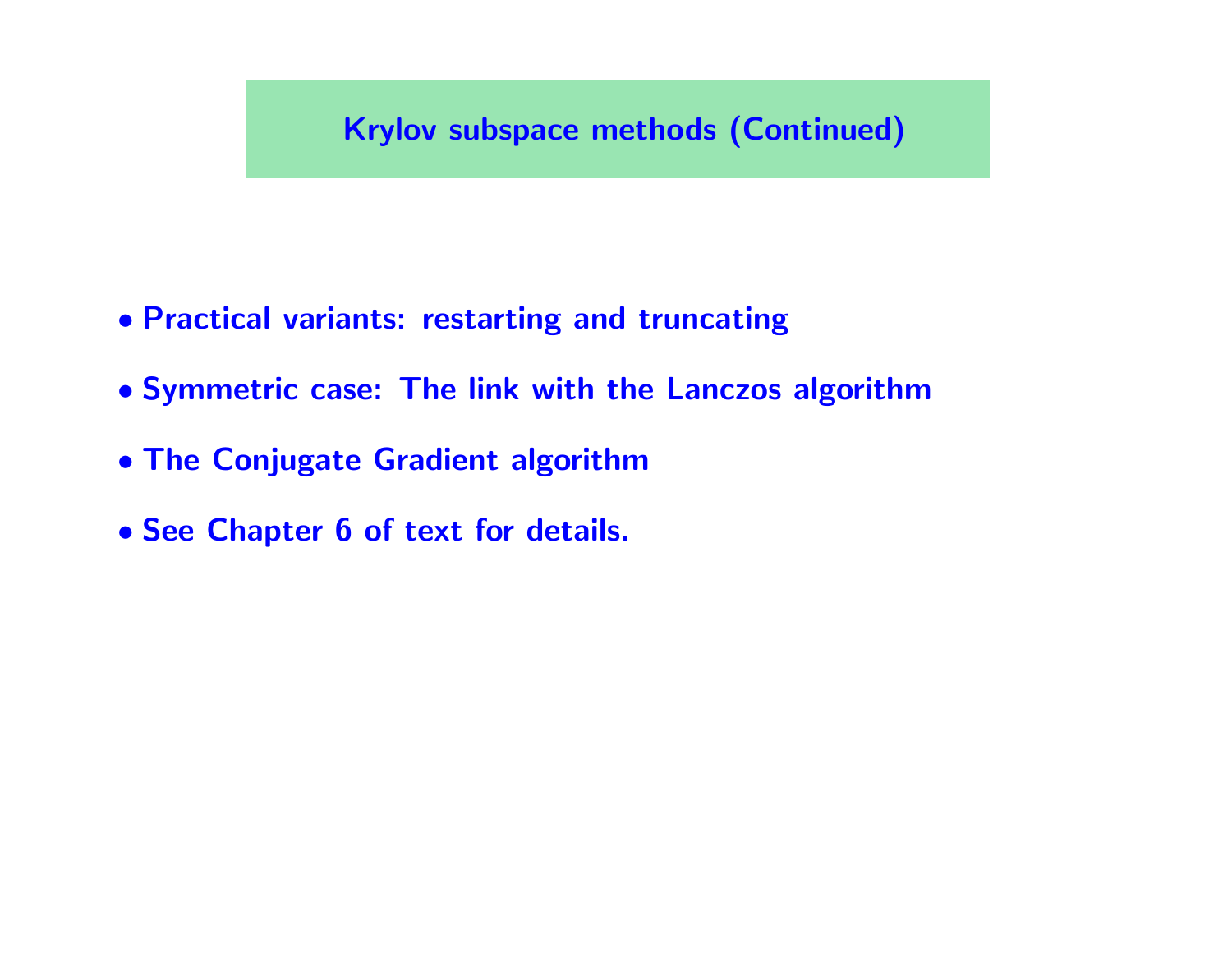Difficulty: As  $m$  increases, storage and work per step increase fast.

First remedy: Restart. Fix  $m$  (dim. of subspace)

ALGORITHM : 1. Restarted GMRES (resp. Arnoldi)

1. (Re)-Start: Compute  $r_0 = b - Ax_0$ ,  $v_1 = r_0/(\beta := ||r_0||_2).$ 2. Arnoldi Process: generate  $H_m$  and  $V_m$ . 3. Compute $y_m = H_m^{-1}\beta e_1$  (FOM), or  $y_m = argmin ||\beta e_1 - \bar{H}_m y||_2$  (GMRES) 4.  $x_m = x_0 + V_m y_m$ 5. If  $||r_m||_2 \leq \epsilon ||r_0||_2$  stop else set  $x_0 := x_m$  and go to 1.

14-2 – Krylov2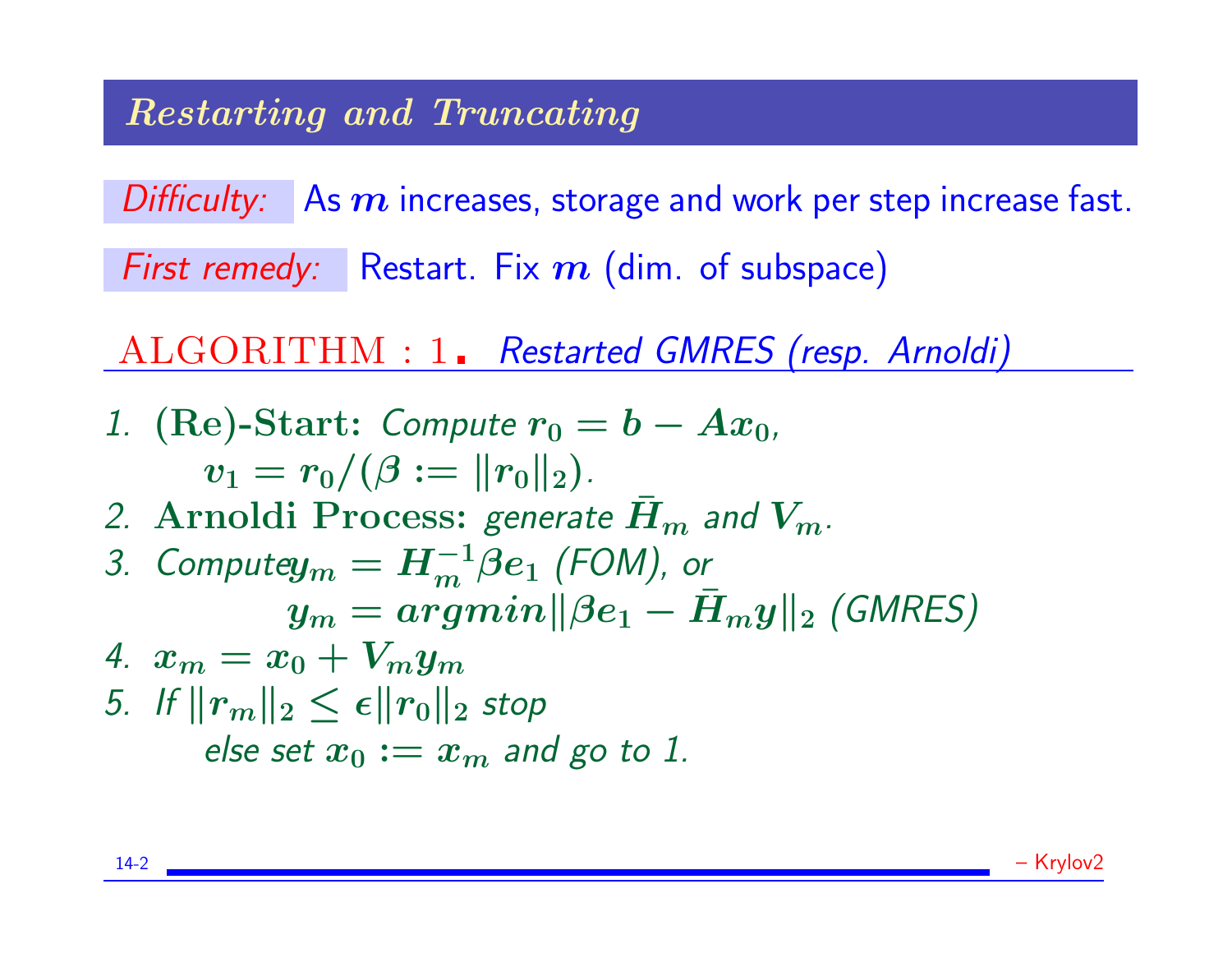Second remedy: Truncate the orthogonalization

The formula for  $v_{j+1}$  is replaced by

$$
h_{j+1,j}v_{j+1}=Av_j-\sum_{i=j-k+1}^jh_{ij}v_i
$$

Each  $v_j$  is made orthogonal to the previous  $k$   $v_i$ 's.

▶  $x_m$  still computed as  $x_m = x_0 + V_m H_m^{-1} \beta e_1$ .

It can be shown that this is an oblique projection process.

 $IOM$  (Incomplete Orthogonalization Method)  $=$  replace orthogonalization in FOM, by the above truncated (or 'incomplete') orthogonalization.

14-3 – Krylov2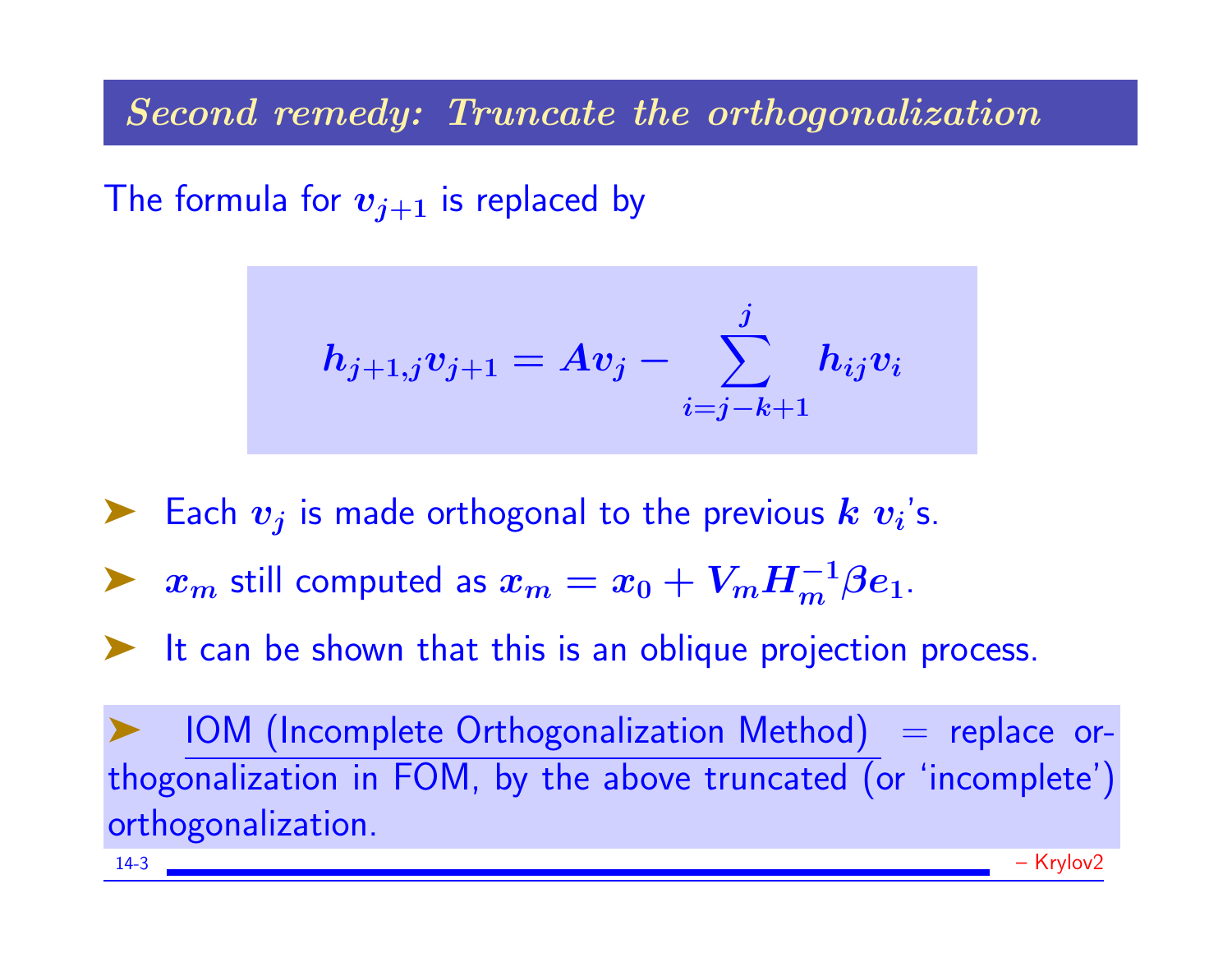#### The direct version of IOM [DIOM]:

 $\blacktriangleright$  Write the LU decomposition of  $H_m$  as  $H_m = L_m U_m$  $x_m = x_0 + \left| {V_m U_m^{ - 1} } \right| \left| {L_m^{ - 1} \beta e_1 } \right| \equiv x_0 + P_m z_m$ 



14-4 – Krylov2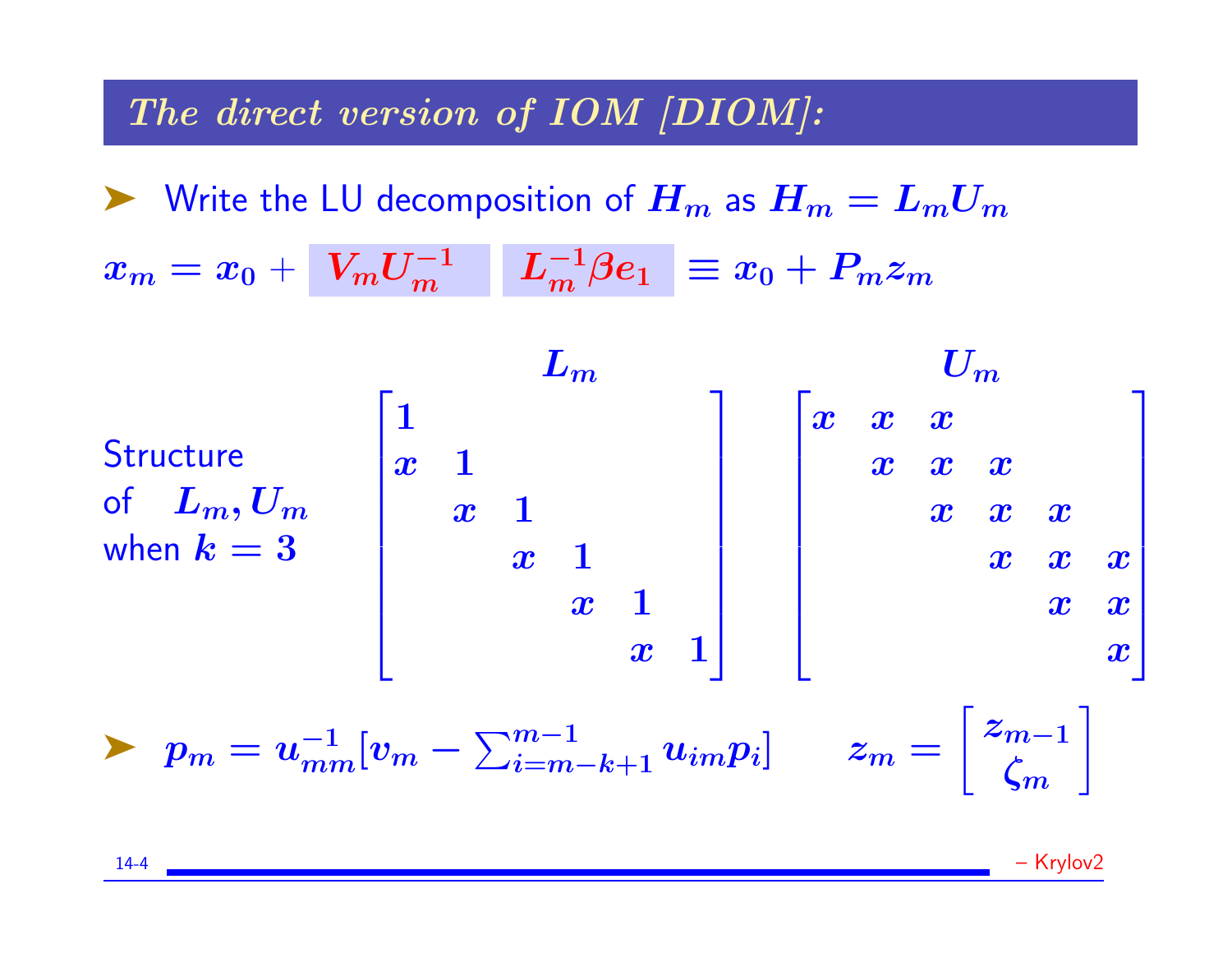### $\blacktriangleright$  Can update  $x_m$  at each step:

$$
x_m = x_{m-1} + \zeta_m p_m
$$

# Algorithm:

Until convergence do:

Update LU factorization of  $H_m \to H_m = L_m U_m$  $p_m = u_{mm}^{-1}[v_m - \sum_{i=m-k+1}^{m-1}u_{im}p_i]$  $x_m = x_{m-1} + \zeta_m p_m$  $\bm{h}_{m+1,m}\bm{v}_{m+1} = \overline{\bm{A}\bm{v}_m} - \sum_{i=m-k+1}^{m}\bm{h}_{im}\bm{v}_i$  (Arnoldi step) Enddo

Requires  $2k + 1$  vectors [in addition to solution]

14-5 – Krylov2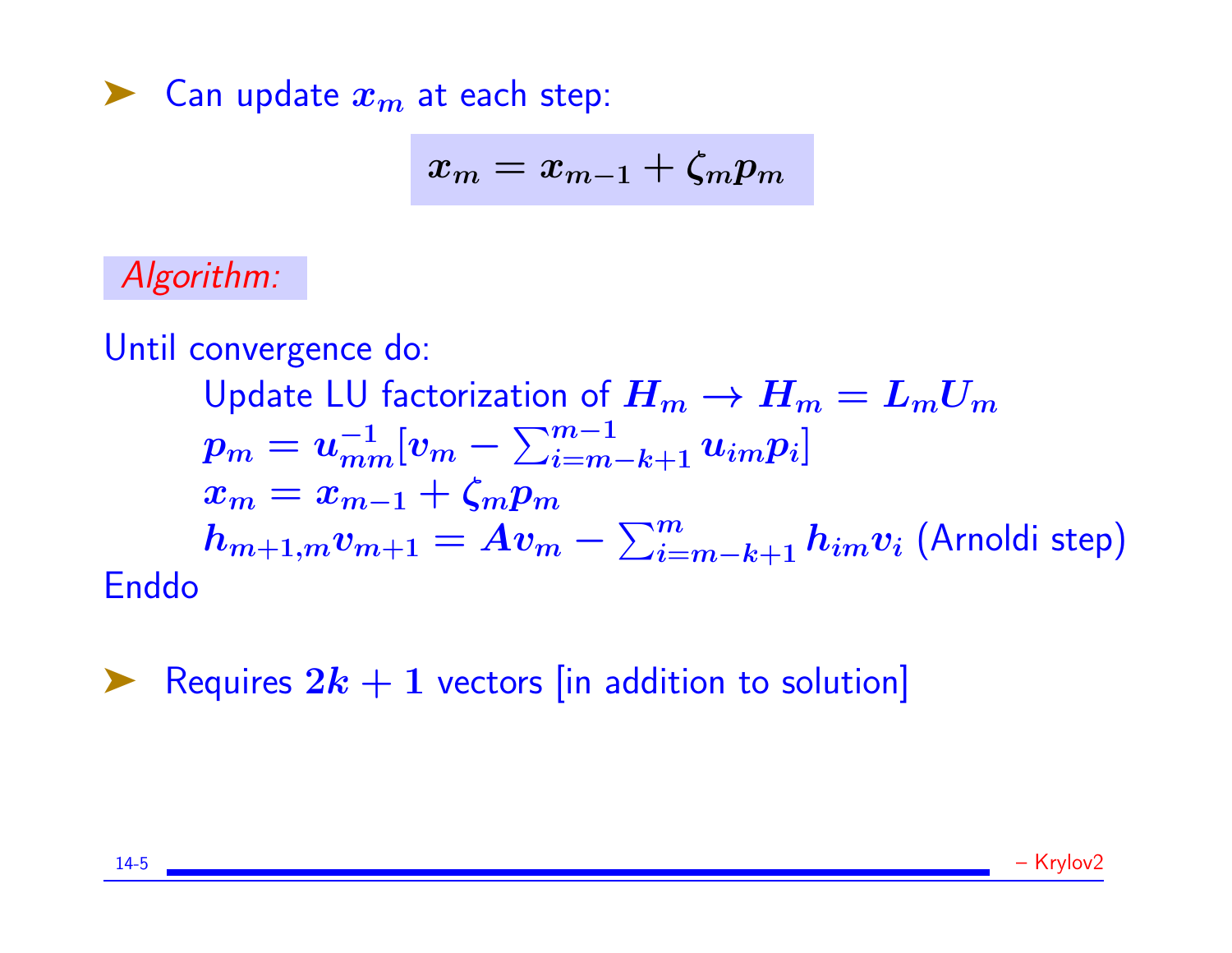Note: Several existing pairs of methods have a similar link: they are based on the LU, or other, factorizations of the  $H_m$  matrix

- ➤ CG-like formulation of IOM called DIOM [YS, 1982]
- ORTHORES(k) [Young & Jea '82] equivalent to DIOM(k)
- SYMMLQ [Paige and Saunders, '77] uses LQ factorization of  $H_m$ .
- Can incorporate partial pivoting in LU factorization of  $\boldsymbol{H_m}$

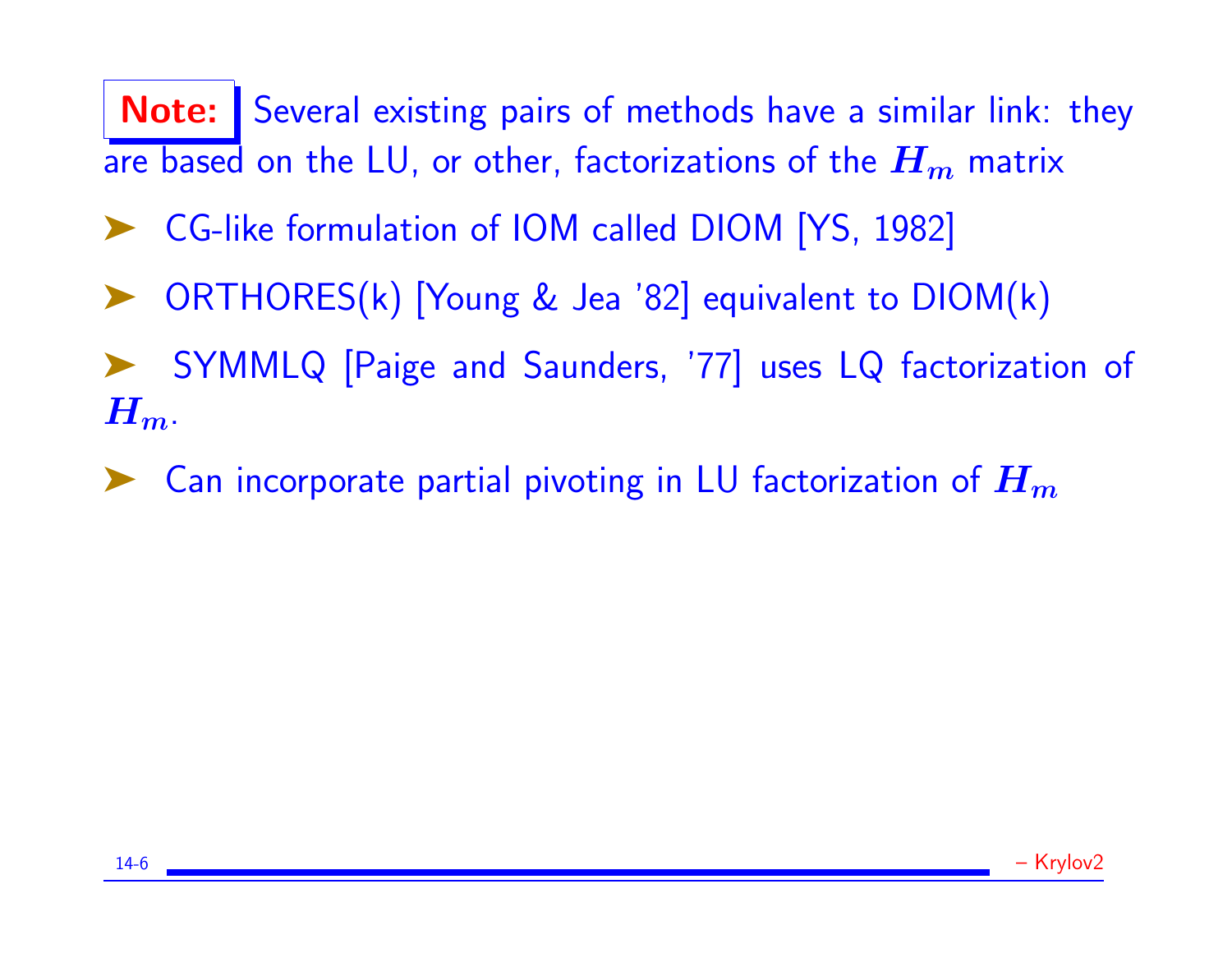#### The symmetric case: Observation

Observe: When A is real symmetric then in Arnoldi's method:

$$
H_m = V_m^T A V_m
$$

must be symmetric. Therefore

Theorem. When Arnoldi's algorithm is applied to a (real) symmetric matrix then the matrix  $H_m$  is symmetric tridiagonal:

$$
\begin{array}{rl} h_{ij}=0 & 1 \leq i < j-1; \quad \hbox{and} \\ h_{j,j+1}=h_{j+1,j}, \ j=1,\ldots,m \end{array}
$$

14-7 – Krylov2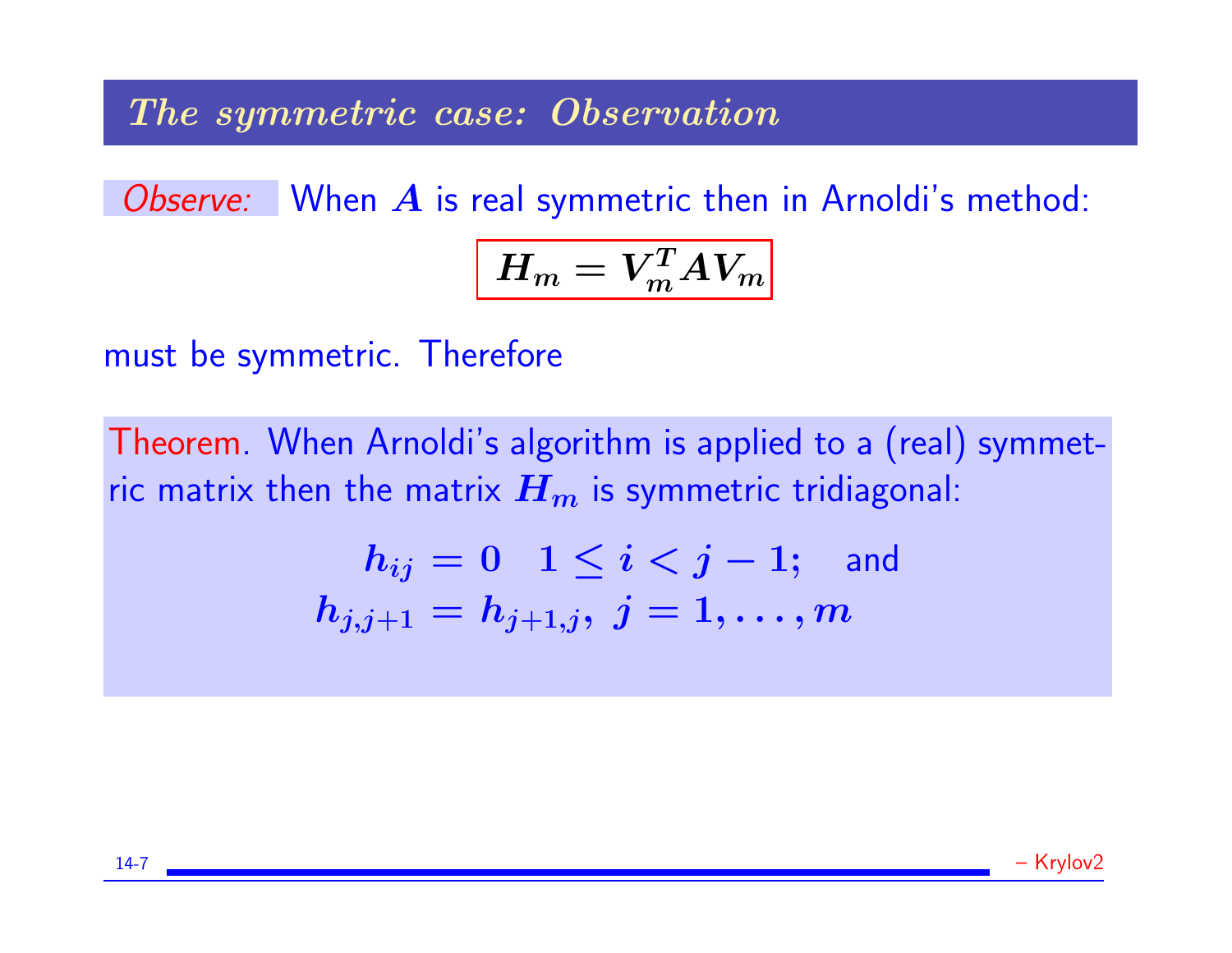

$$
H_m = \begin{bmatrix} \alpha_1 & \beta_2 \\ \beta_2 & \alpha_2 & \beta_3 \\ & \beta_3 & \alpha_3 & \beta_4 \\ & & \ddots & \ddots & \ddots \\ & & & \beta_m & \alpha_m \end{bmatrix}
$$

The  $\boldsymbol{v_i}$ 's satisfy a 3-term recurrence [Lanczos Algorithm]:

$$
\beta_{j+1} v_{j+1} = A v_j - \alpha_j v_j - \beta_j v_{j-1}
$$

➤ Simplified version of Arnoldi's algorithm for sym. systems.

Symmetric matrix  $+$  Arnoldi  $\rightarrow$  Symmetric Lanczos



(1)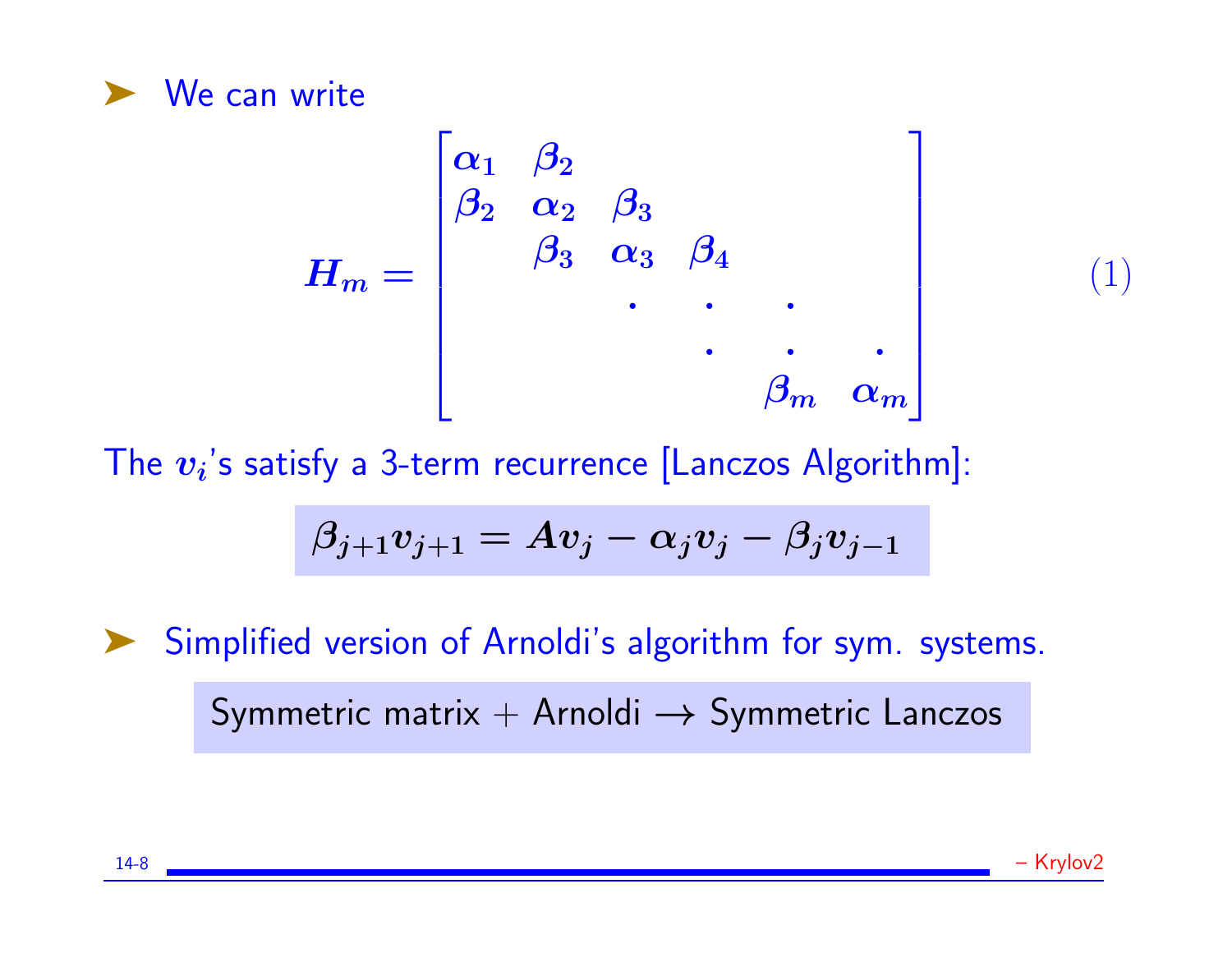# The Lanczos algorithm

# ALGORITHM : 2. Lanczos

1. Choose an initial vector  $v_1$ , s.t.  $||v_1||_2 = 1$ Set  $\beta_1 \equiv 0, v_0 \equiv 0$ 2. For  $j = 1, 2, ..., m$  Do: 3.  $w_j := Av_j - \beta_j v_{j-1}$ 4.  $\alpha_i := (w_i, v_i)$ 5.  $w_j := w_j - \alpha_j v_j$ 6.  $\beta_{i+1} := ||w_i||_2$ . If  $\beta_{i+1} = 0$  then Stop 7.  $v_{j+1} := w_j/\beta_{j+1}$ 8. EndDo

14-9 – Krylov2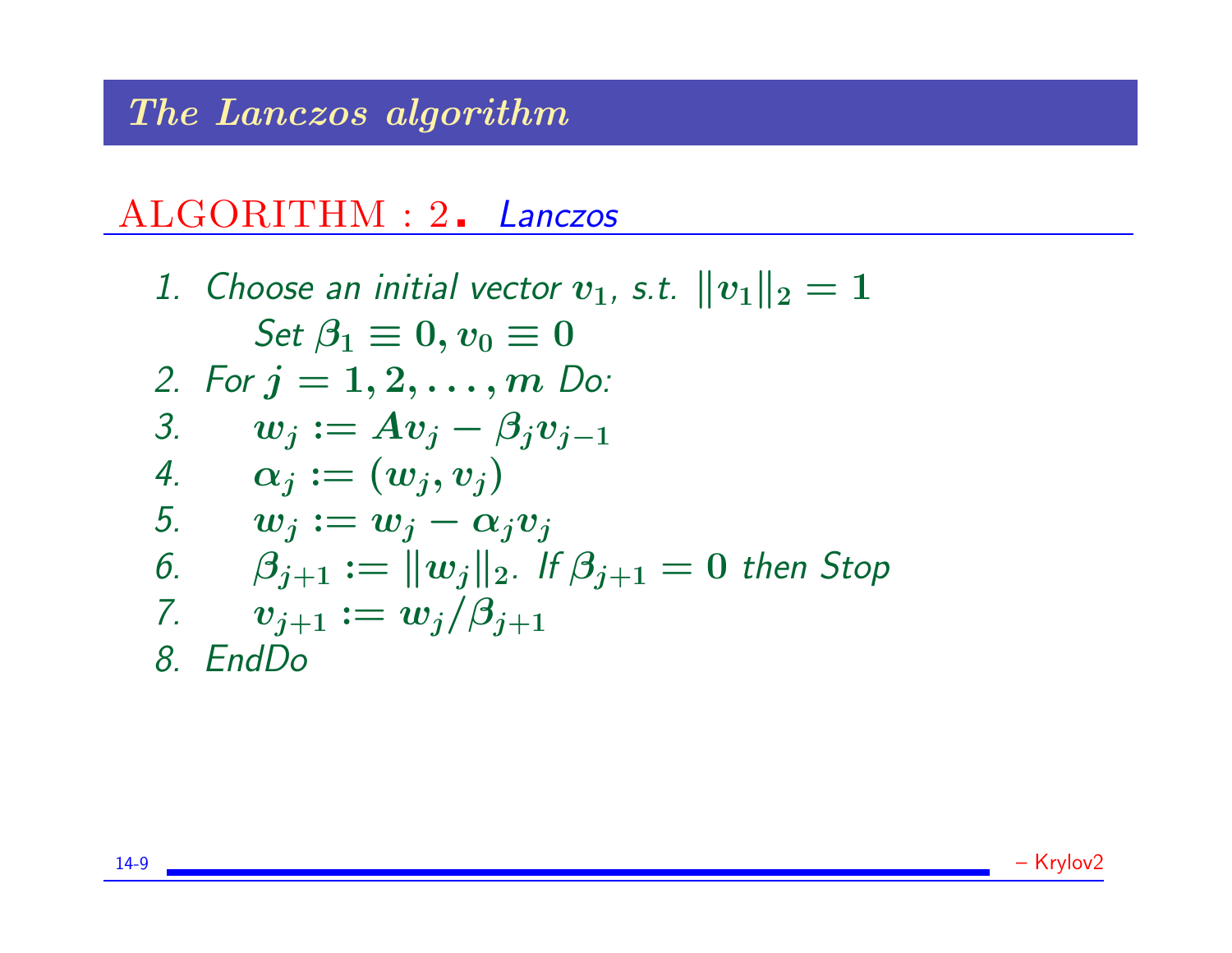### Lanczos algorithm for linear systems

➤ Usual orthogonal projection method setting:

$$
\bullet L_m=K_m=span\{r_0, Ar_0, \ldots, A^{m-1}r_0\}
$$

- Basis  $V_m = [v_1, \ldots, v_m]$  of  $K_m$  generated by the Lanczos algorithm
- ➤ Three different possible implementations.
- (1) Arnoldi-like;
- (2) Exploit tridiagonal nature of  $H_m$  (DIOM);
- (3) Conjugate gradient derived from (2)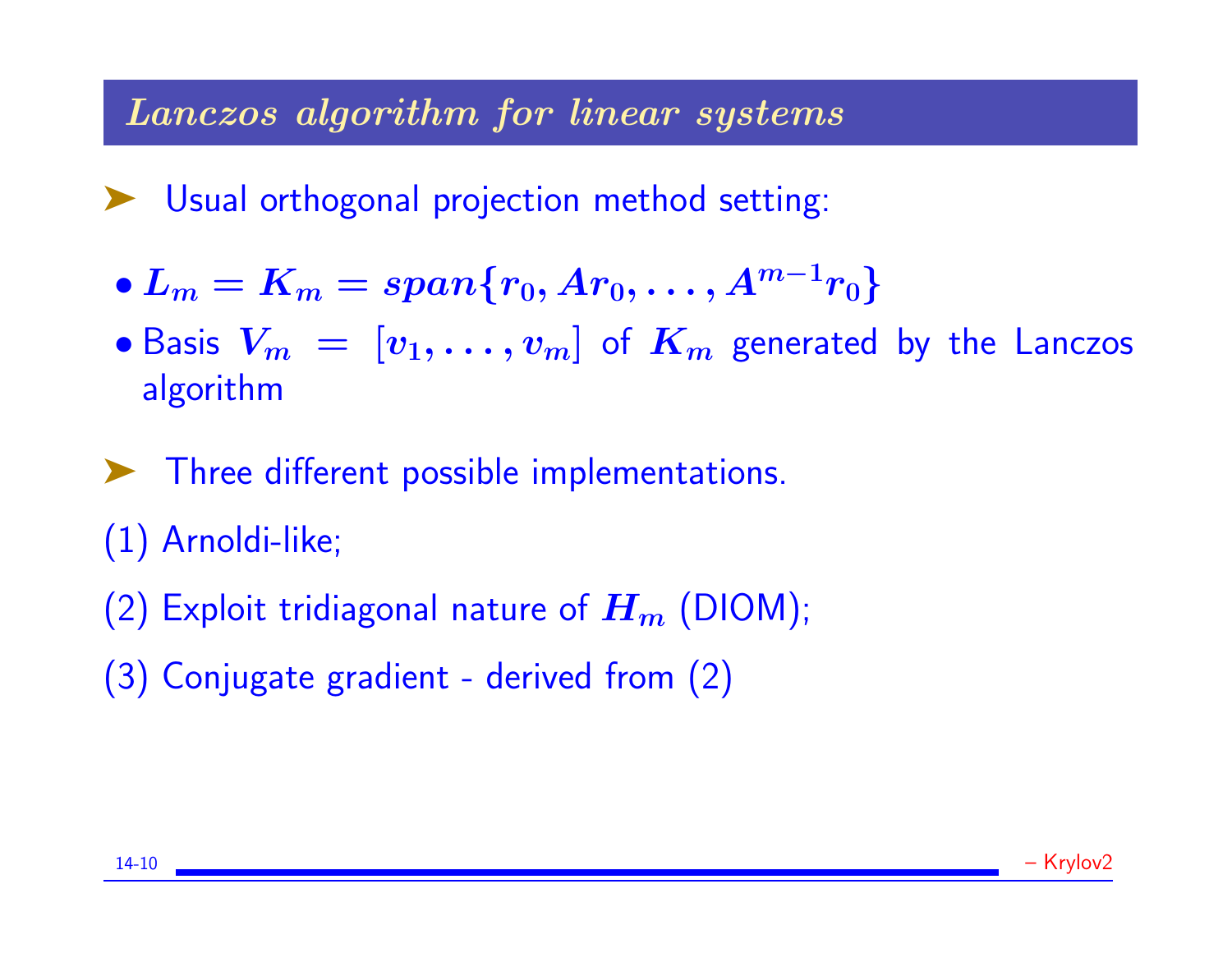# ALGORITHM : 3. Lanczos Method for Linear Systems

\n- 1. Compute 
$$
r_0 = b - Ax_0
$$
,  $\beta := ||r_0||_2$ , and  $v_1 := r_0/\beta$
\n- 2. For  $j = 1, 2, \ldots, m$  Do:
\n- 3.  $w_j = Av_j - \beta_j v_{j-1}$  (If  $j = 1$  set  $\beta_1 v_0 \equiv 0$ )
\n- 4.  $\alpha_j = (w_j, v_j)$
\n- 5.  $w_j := w_j - \alpha_j v_j$
\n- 6.  $\beta_{j+1} = ||w_j||_2$ . If  $\beta_{j+1} = 0$  set  $m := j$  and go to 9
\n- 7.  $v_{j+1} = w_j/\beta_{j+1}$
\n- 8. EndDo
\n- 9. Set  $T_m = \text{tridiag}(\beta_i, \alpha_i, \beta_{i+1})$ , and  $V_m = [v_1, \ldots, v_m]$ .
\n- 10. Compute  $y_m = T_m^{-1}(\beta e_1)$  and  $x_m = x_0 + V_m y_m$
\n

14-11 – Krylov2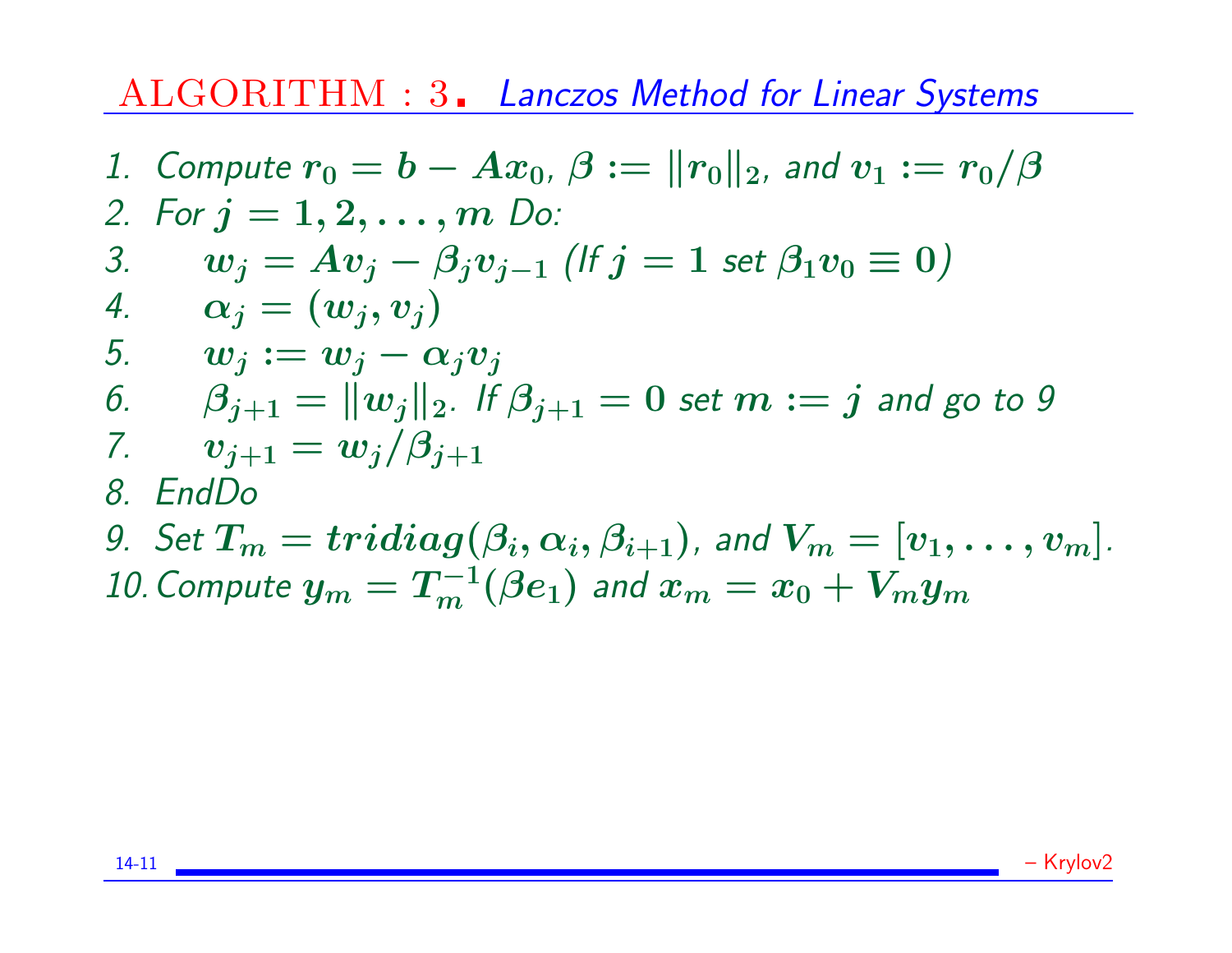# ALGORITHM : 4. D-Lanczos

\n- 1. Compute 
$$
r_0 = b - Ax_0
$$
,  $\zeta_1 := \beta := ||r_0||_2$ , and  $v_1 := \frac{r_0}{\beta}$
\n- 2. Set  $\lambda_1 = \beta_1 = 0$ ,  $p_0 = 0$
\n- 3. For  $m = 1, 2, \ldots$ , until convergence  $D_0$ :
\n- 4. Compute  $w := Av_m - \beta_m v_{m-1}$  and  $\alpha_m = (w, v_m)$
\n- 5. If  $m > 1$  compute  $\lambda_m = \frac{\beta_m}{\eta_{m-1}}$  and  $\zeta_m = -\lambda_m \zeta_{m-1}$
\n- 6.  $\eta_m = \alpha_m - \lambda_m \beta_m$
\n- 7.  $p_m = \eta_m^{-1} (v_m - \beta_m p_{m-1})$
\n- 8.  $x_m = x_{m-1} + \zeta_m p_m$
\n- 9. If  $x_m$  has converged then Stop
\n- 10.  $w := w - \alpha_m v_m$
\n- 11.  $\beta_{m+1} = ||w||_2$ ,  $v_{m+1} = w/\beta_{m+1}$
\n- 12. EndDo
\n

14-12 – Krylov2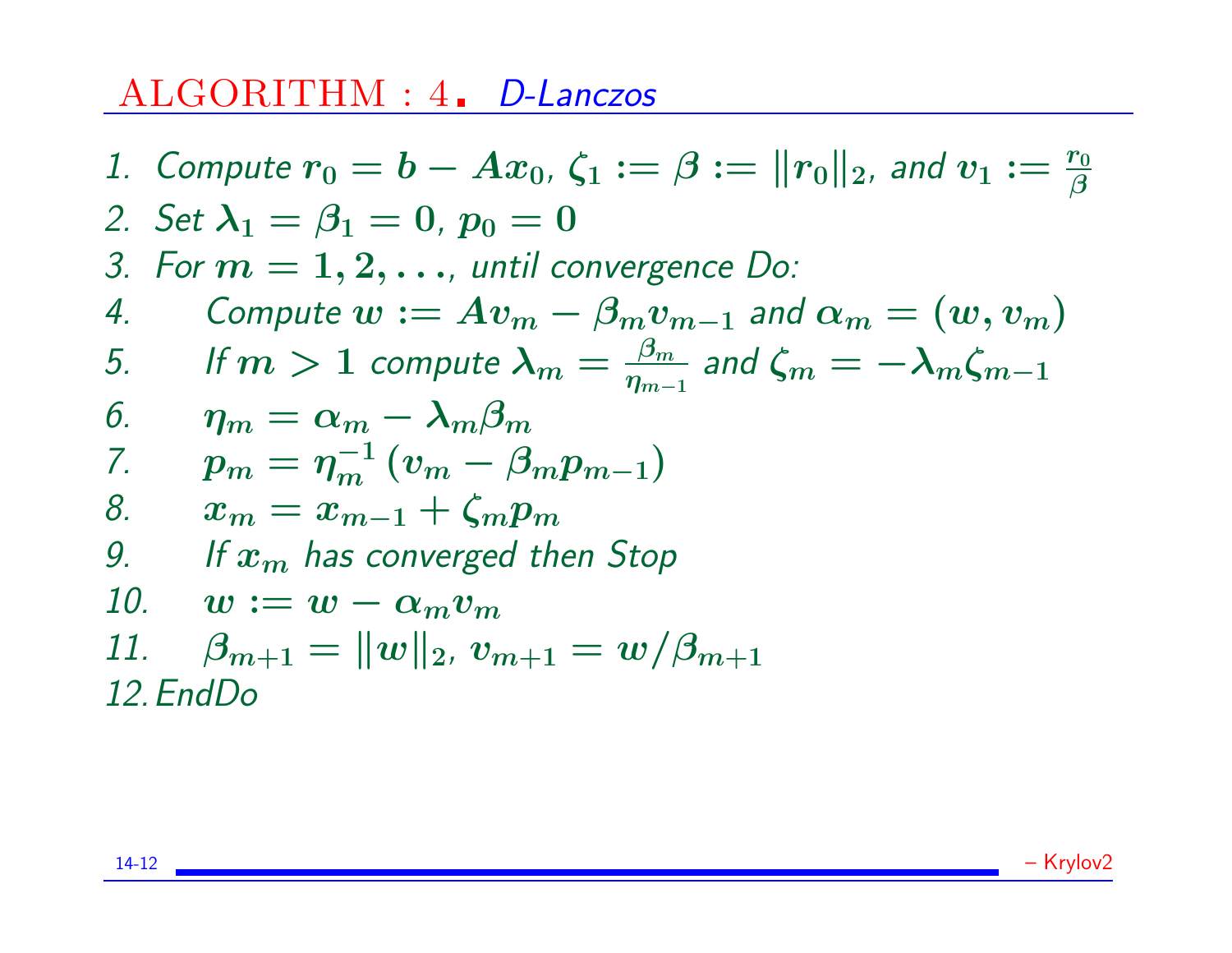# The Conjugate Gradient Algorithm (A S.P.D.)

► In D-Lanczos,  $r_m = scalar \times v_{m-1}$  and  $p_m = scalar \times v_m$  $[v_m - \beta_m p_{m-1}]$ 

And we have  $x_m = x_{m-1} + \xi_m p_m$ 

▶ So there must exist an update of the form:

$$
\begin{array}{l} 1.\ p_{m+1}=r_m+\beta_m p_m \\ 2.\ x_{m+1}=x_m+\xi_m p_{m+1} \\ 3.\ r_{m+1}=r_m-\xi_m A p_{m+1} \end{array}
$$

 $\blacktriangleright$  Note:  $p_m$  is scaled differently and  $\beta_m$  is not the same

 $\blacktriangleright$  .. In CG, index of  $p_m$  aligned with that of  $r_m$  – so  $p_j$  replaced by  $p_{j-1}$ .

 $\blacktriangleright$  Note: the  $p_i$ 's are  $A$ -orthogonal

 $\blacktriangleright$  The  $r'_i$  $\boldsymbol{c}'_{\boldsymbol{i}}$ 's are orthogonal.

14-13 – Krylov2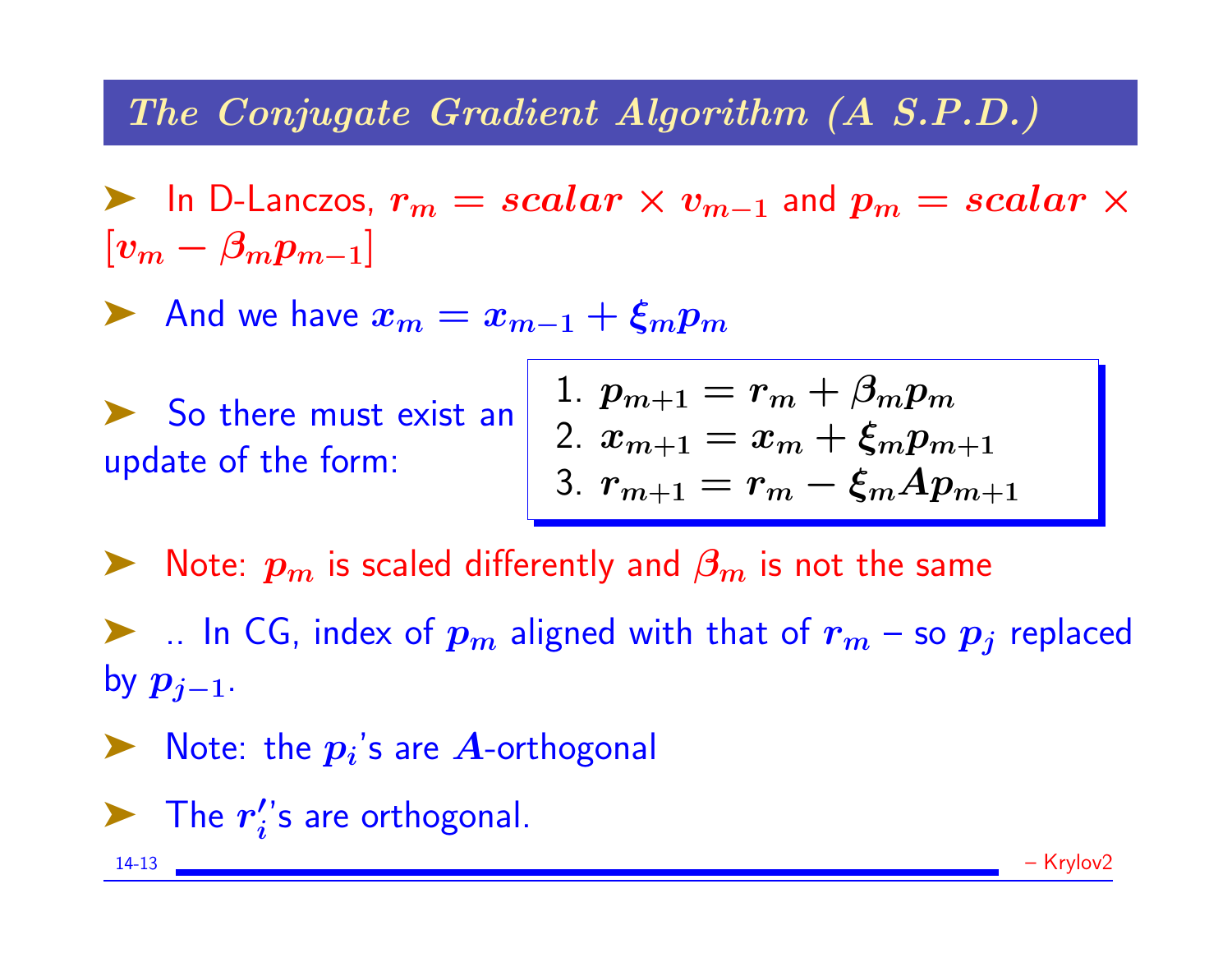# The Conjugate Gradient Algorithm (A S.P.D.)

- 1. Start:  $r_0 := b Ax_0, p_0 := r_0$ .
- 2. Iterate: Until convergence do,

(a) 
$$
\alpha_j := (r_j, r_j)/(Ap_j, p_j)
$$
  
\n(b)  $x_{j+1} := x_j + \alpha_j p_j$   
\n(c)  $r_{j+1} := r_j - \alpha_j Ap_j$   
\n(d)  $\beta_j := (r_{j+1}, r_{j+1})/(r_j, r_j)$   
\n(e)  $p_{j+1} := r_{j+1} + \beta_j p_j$ 

- $\bullet r_j = scaling \times v_{j+1}$ . The  $r_j$ 's are orthogonal.
- The  $p_j$ 's are A-conjugate, i.e.,  $(Ap_i, p_j) = 0$  for  $i \neq j$ .

▶ Question: How to apply preconditioning?

14-14 – Krylov2